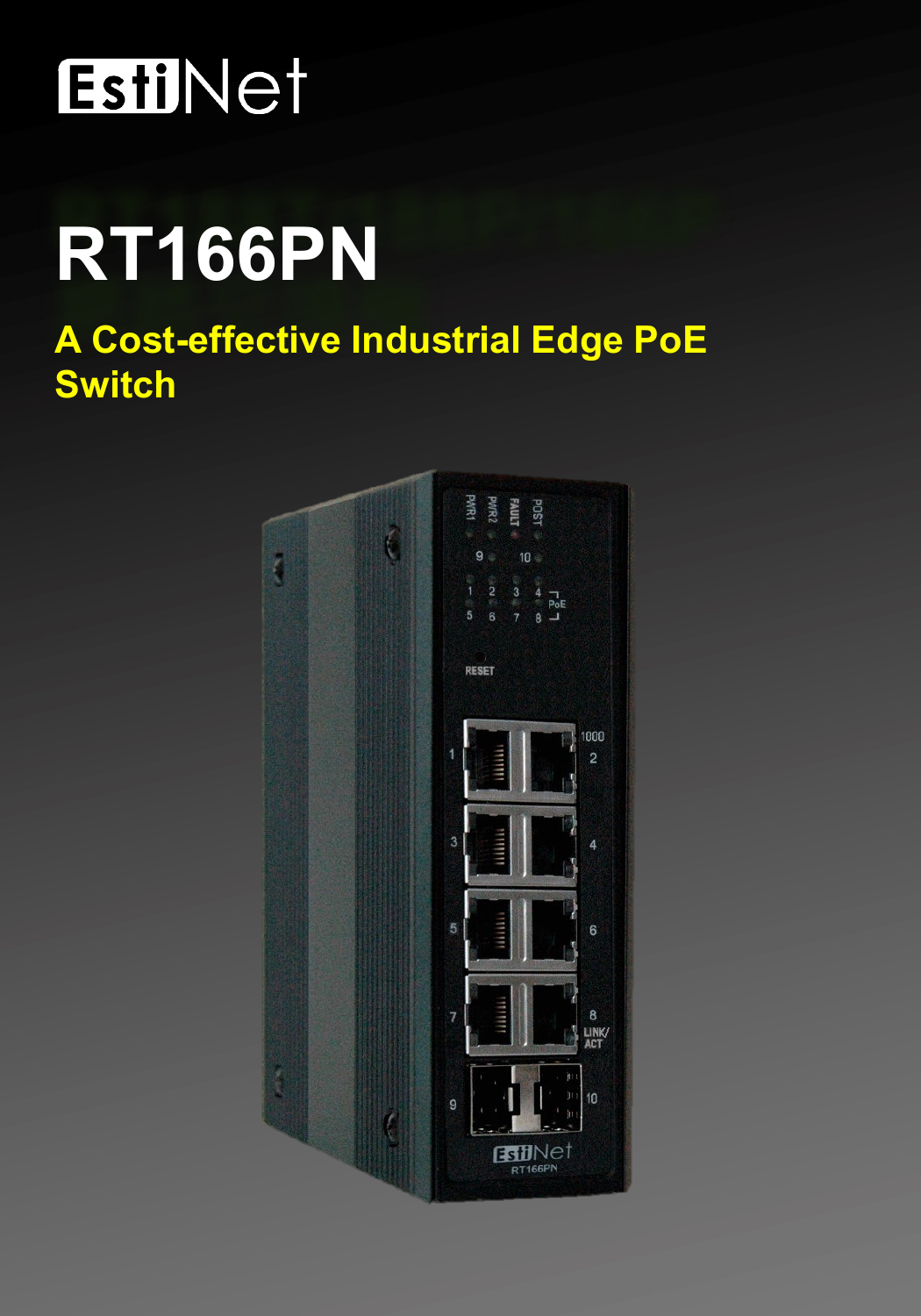

RT166PN is an innovative SDN/Legacy hybrid mode switch, which is capable of running Layer-2 protocols for network backward compatibility, and the same time, provide next-generation SDN functions to the network. By collaborating with EstiNet IoT SDN Controller, RT166PN can provide efficient SDN networking management functions and dynamic resource adjustment functions to the network, which makes it suitable for those networks that require efficient management tools and flexible resource reassignment in short time, e.g., IoT networks and smart city infrastructure networks.

RT166PN is equipped with 8 gigabit RJ45 ports and 2 SFP uplink ports, support with 20Gbps forwarding capability.

RT166PN is an innovative SDN edge POE switch for efficient IoT device networking. By collaborating with EstiNet IoT SDN Controller, RT166PN can serve as a power supplier for IoT devices, while, at the same time, providing a highly efficient SDN network for device networking management. Each RJ45 port of RT166PN can provide up to 30-Watt power for a connected device.

#### **Key Features and Benefits**

#### **Performance and Extensibility**

RT166PN is a high-performance gigabit web smart switch that integrates OVS OpenFlow agent. RT166PN 20Gbps switching capacity can deliver wire-speed performance on all ports. The OpenFlow agent can connect to SDN controller to enable a variety of flowbased SDN applications.

#### **Rich L2 Features**

RT166PN supports complete L2 features, including Flow Control, STP/RSTP/MSTP, 802.1Q tag VLAN, 802.1v protocol-based VLAN, dynamic/static Link Aggregation and Multicast support. With the Multicast support, the switch provides the IGMP snooping and MLD snooping to ensure that the switch intelligently forwards the multicast frames only to the appropriate multicast frame subscribers.

#### **SDN**

RT166PN enable the state-of-the-art SDN functions for network administrators. By collaborating with EstiNet's IoT controller and applications, RT166PN can perform fine-grained, flow-based network management functions, such as switch configuration autoprovisioning, dynamic flow-based network traffic monitoring, and abnormal traffic detection/rejection.

#### **Useful Security**

RT166PN provides a variety of advanced security features to safeguard your network. These security protection functions include 802.1X, RADIUS/TACACS+, HTTPS, SSL, Port Security, Storm Control, Denial-of-Service (DOS) Prevention, Dynamic ARP Inspection, IP Source Guard, etc.

#### **Powerful Access Control List**

With the powerful ACL utility, administrator can restrict sensitive portions of the network from unauthorized users and guard against network attacks. RT166PN support MAC-based ACL, IPV4-based ACL and IPV6-based ACL.

#### **Power Saving**

With built-in IEEE802.3az Energy Efficient Ethernet (EEE) feature and more innovative green feature, RT166PN can reduce energy consumption through many smart automatic detection, such as Link Down Power Saving, Cable Length Power Saving, No traffic or Small traffic Power Saving.

#### **Advanced QoS**

By collaborating with EstiNet's controller and application, the network administrators can designate the priority of streaming services based on different QoS requirements. RT166PN prioritize delay-sensitive services such as voice and video streamings. It provides different classes of services, including flow-based.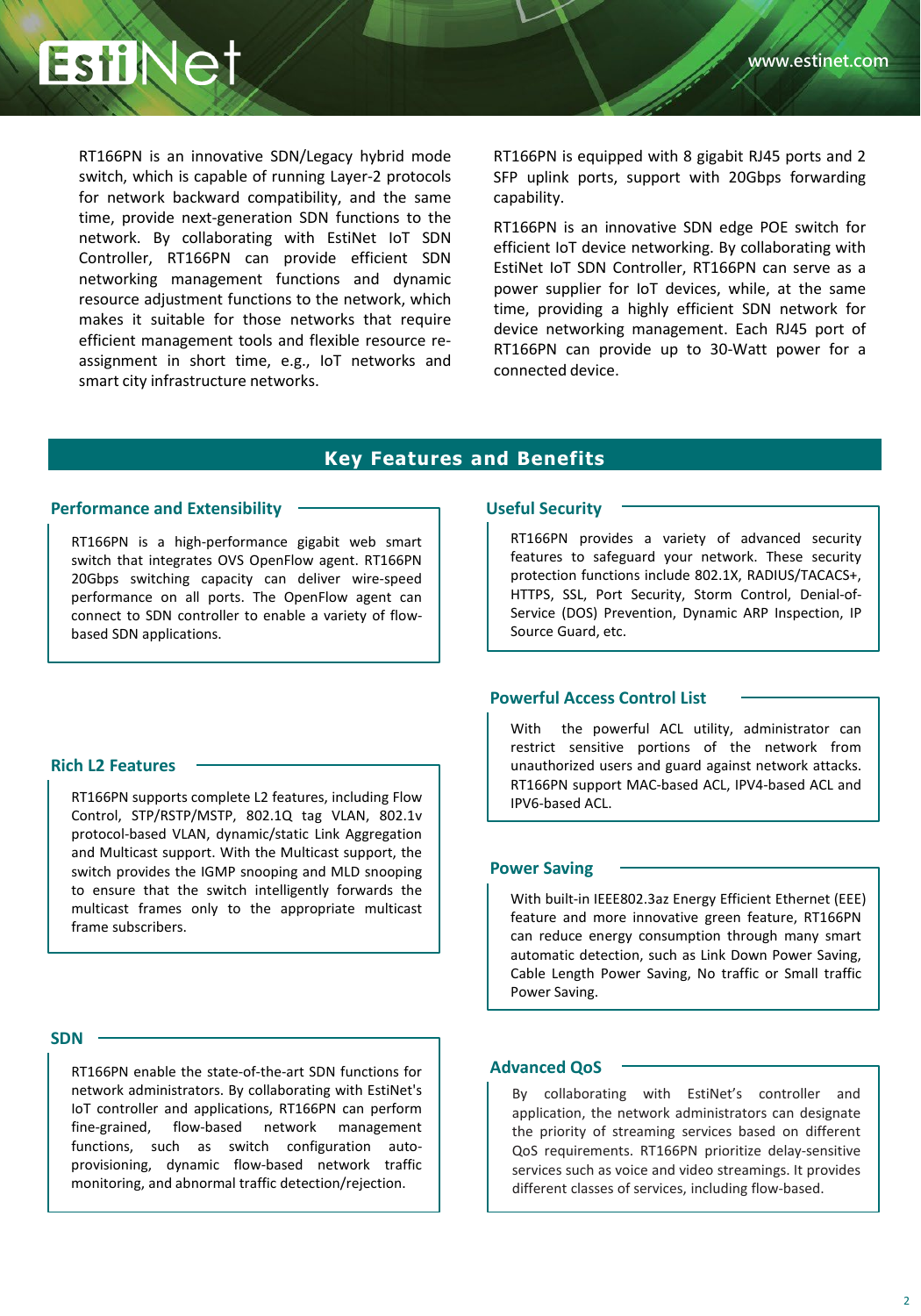## OpenFlow Features

#### **Software Specifications Actions Actions Actions**

• OpenFlow Specification: v1.3

**EstiNet** 

- ◆ Open vSwitch: v2.1.2
- ◆ OVSDB

#### **OpenFlow Channel**

- Controller To Switch
	- Features
	- Configuration
	- Modify State
	- Read State
	- Packet Out
	- Barrier
	- Role Request
	- Asynchronous Configuration
- Asynchronous
	- Packet In Flow Removed Port Status Error
- Symmetric
	- Hello
	- Echo
	- Experimenter

### **Statistics**

- ◆ Per Flow
	- Receive Bytes Duration
- ◆ Per Port

Receive Packets/Transmit Packets Receive Bytes/Transmit Bytes Receive Drops

Receive Error/Transmit Error Collisions

Duration

Receive Frame Alignment Errors Receive CRC Errors

#### **Switch Capability**

- Hybrid mode support: Legacy
	- Legacy + SDN OpenFlow

#### **SDN Controller Support**

- OpenDaylight (ODL)
- RYU
- ◆ Floodlight

- Output
- ◆ Drop
- ◆ Set IP DSCP
- Set VLAN VID/PCP

#### **Instruction**

- Meter (Switch IC Based)
- Apply-actions

#### **Matching Field/Combination**

Seven combinations for commonly-used L2, L3, and L4 fields listed below: (Please refer to the User Manual for detailed information.)

- Ingress Port
- Physical Port
- MAC SA/DA
- ◆ Ether type
- ◆ VLAN ID/PCP
- $\cdot$  IPv4 SA/DA
- ◆ IPv4 DSCP
- ◆ IPv4 ECN
- ◆ IPv4 Protocol
- TCP Source Port
- TCP Destination Port
- UDP Source Port
- UDP Destination Port
- ICMP type
- ◆ ICMP code
- ARP op code

## **OVSDB Monitoring**

- OpenFlow Controller Link Status
- Link Up/Down Event of Each Link

#### **Performance**

- ◆ Flow Table: 1K
- Meter Table Entry Count: 150 (or higher)
- Counter Entry Count: 90 (or higher)